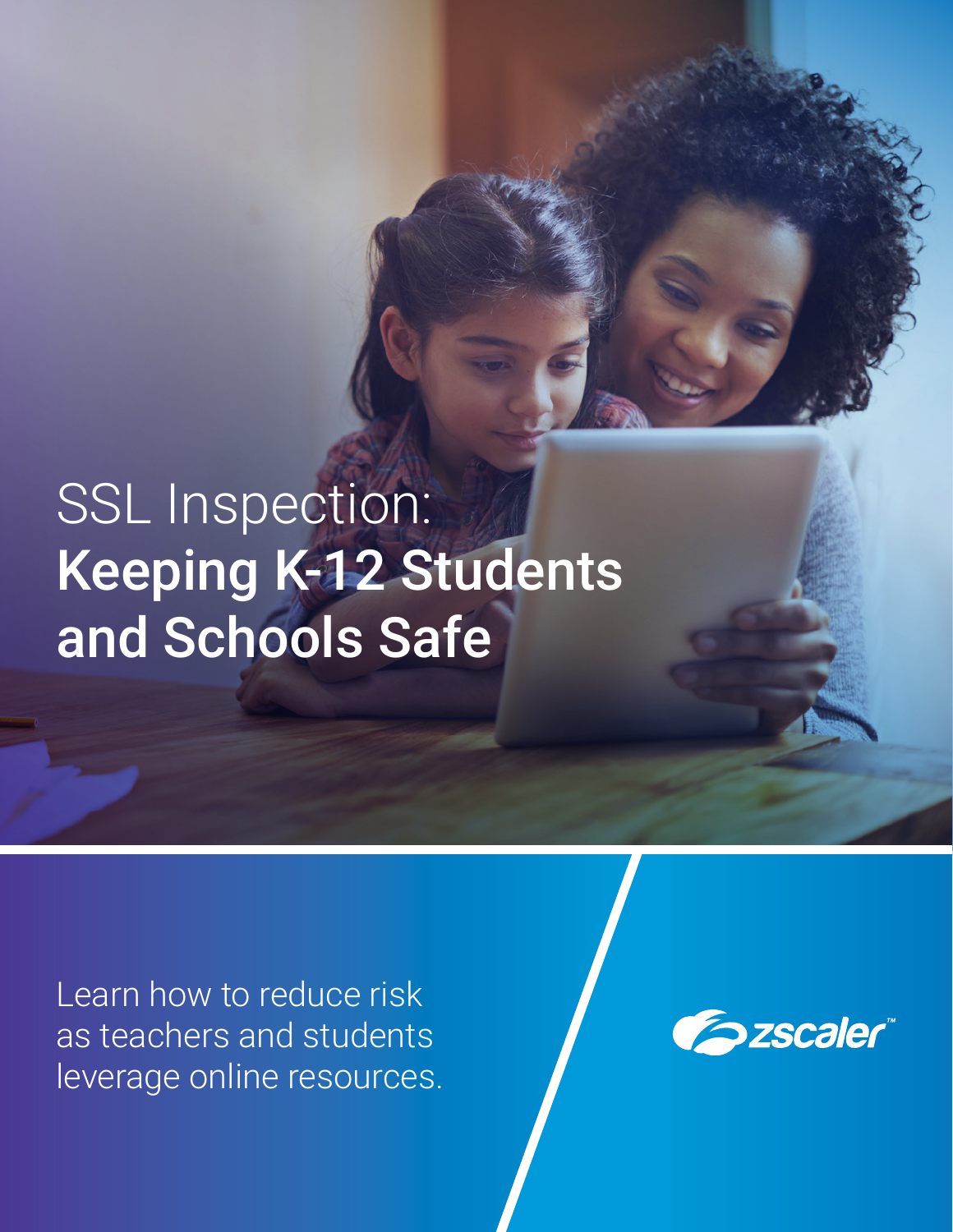## In 2019, **ransomware attacks cost the U.S. \$7.5 billion**<sup>1</sup>.

Among the victims were 1,233 individual schools. In at least one instance, the attack prevented the school from accessing data about students' medications and allergies—a potentially life-threatening situation for the students.

That's only ransomware. Those numbers do not include any other types of malware, such as spyware or phishing attacks.

Further compounding the K-12 school security challenge is that simply fixing any immediate security incident doesn't guarantee the system is secure.

A fundamental problem is that if the security professionals don't know how these threats have evolved, there is no way for them to know if the malware contains some sort of time bomb that will re-engage later on, or how much of this malicious code is embedded.

With student safety at risk, how can K-12 school systems manage the malware challenge?

#### **The answer:**

Secure Sockets Layer (SSL) inspection, which is the ability to inspect encrypted traffic.

## What Does SSL Have to do With Security?

In any school system, the paramount concern is keeping students safe whether the students are in the school facility or a remote classroom. From a technology standpoint, that means identifying threats. The only way to do that is be able to see inside the traffic. That is what SSL inspection does.

SSL encryption — the act of converting data into a cipher or code to prevent unauthorized access — has become the standard security protocol because SSL certificates, which used to be difficult to obtain, are now readily available at no charge<sup>2</sup>. More than 90 percent of internet traffic today is encrypted, and cybercriminals are using it too. It is an effective way for them to conceal and launch attacks.

**"**Phishing, spyware, viruses, ransomware. These are facts of life in the security world, and addrevssing them is something every vendor does. But these attacks continue. Why? Because these things are transmitted over encrypted means. If you don't unwrap the encryption, you don't solve the security threat.**"**



Public Sector Solution Architect

- 1. Emsisoft Malware Lab, "The State of Ransomware in the US: Report and Statistics 2019." December 19. 2019. https://blog.emsisoft.com/en/34822/the-state-of-ransomware-in-the-us-report-and-statistics-2019/
- 2. Source: Zscaler "2019 Cloud Security Insights Threat Report An Analysis of SSL/TLS-based threats."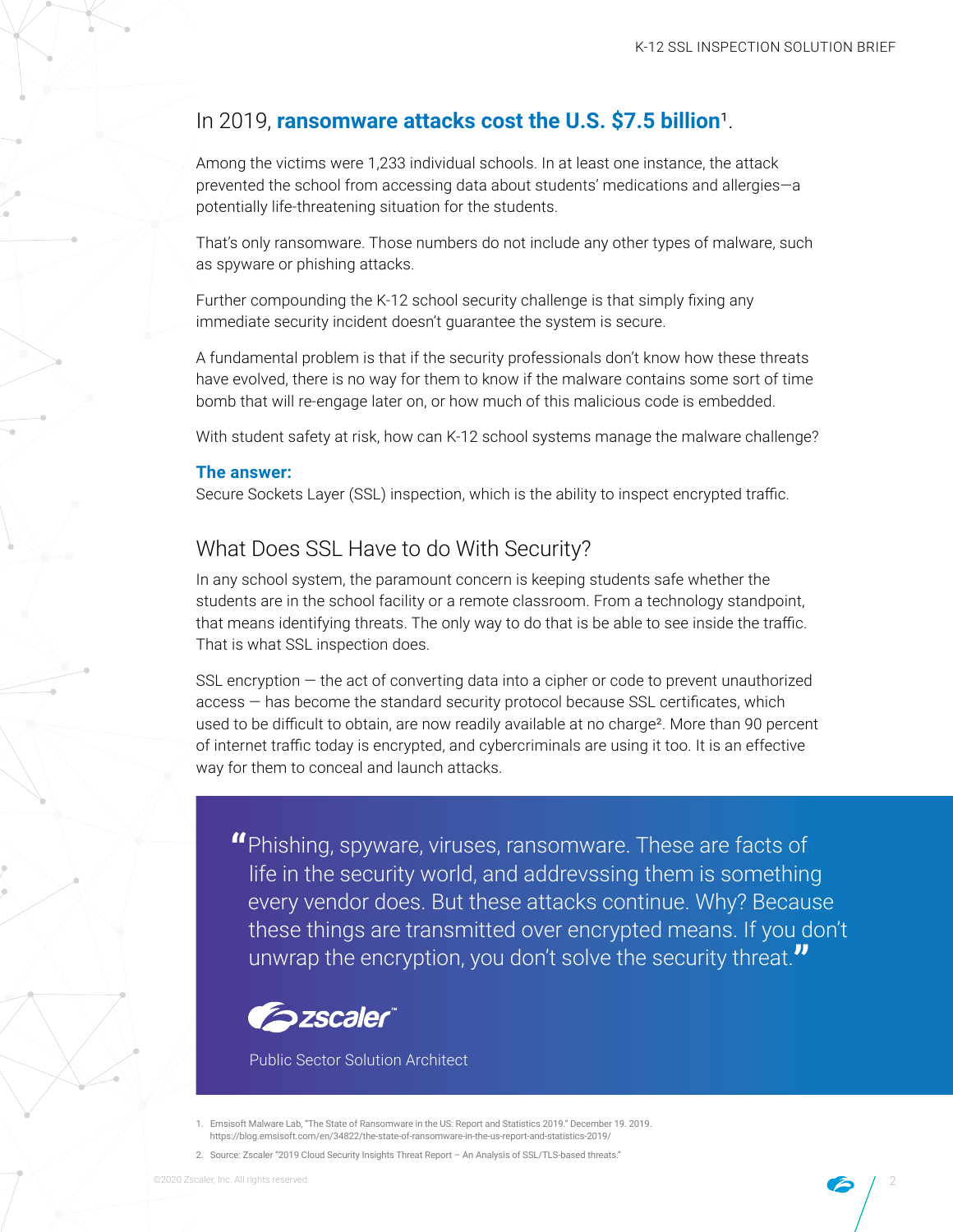If the malware is encrypted, it is difficult for traditional security tools and platforms to inspect it. They must be able to unwrap that encryption and see it in the clear to identify embedded threats.

While all schools are required to filter web traffic to be compliant with the Children's Internet Protection Act (CIPA), very few of them have successfully implemented SSL inspection across all web traffic. This leaves them vulnerable to threats and puts more pressure on other security tools further down the stack, such as endpoint protection, next-generation firewalls, and web filters.

Yet, without inspecting all SSL-encrypted traffic, these tools become reliant on URL reputation alone. This has created an enormous blind spot in school districts' cybersecurity.

During the first half of 2020, the Zscaler Security Cloud blocked more than 80 million threats aimed at the Education sector over encrypted channels. Among all industries monitored, the Education sector saw the following amount of threats:

• Phishing: **8.4 %** 

- Browser exploits: **3.8 %**
- Advanced threats: **2.8 %**
- Malicious threats: **11.9 %**

• Malware: **1.4 %**

Imagine a school system where 200,000 students are learning remotely on both school supplied devices and their personal devices. It would not be hard for ransomware to proliferate once it's on a trusted device in the network. If that malware shut down the entire school system, they would have to rebuild everything from the ground up.

In school districts that hardly have the resources to manage their daily IT needs, that would be an enormous financial and technological problem.

Implementing SSL inspection can help school districts proactively identify and block cyberthreats from ever getting into the network.

## Challenges for the Schools

The challenges for schools will only get more complicated with time, especially as remote, distance learning becomes the norm.

With 1-to-1 device initiatives (where the school provides a dedicated device for each student and teacher to use), virtual classrooms, bring-your-own-device (BYOD) policies expanding, and technology we can't even envision yet, the trend will shift toward treating every device as if it's not trusted. Yet students have to work as if they're in a classroom environment, and do it securely and effectively. Schools will need a way to quickly and securely scale, providing access to applications their students' need.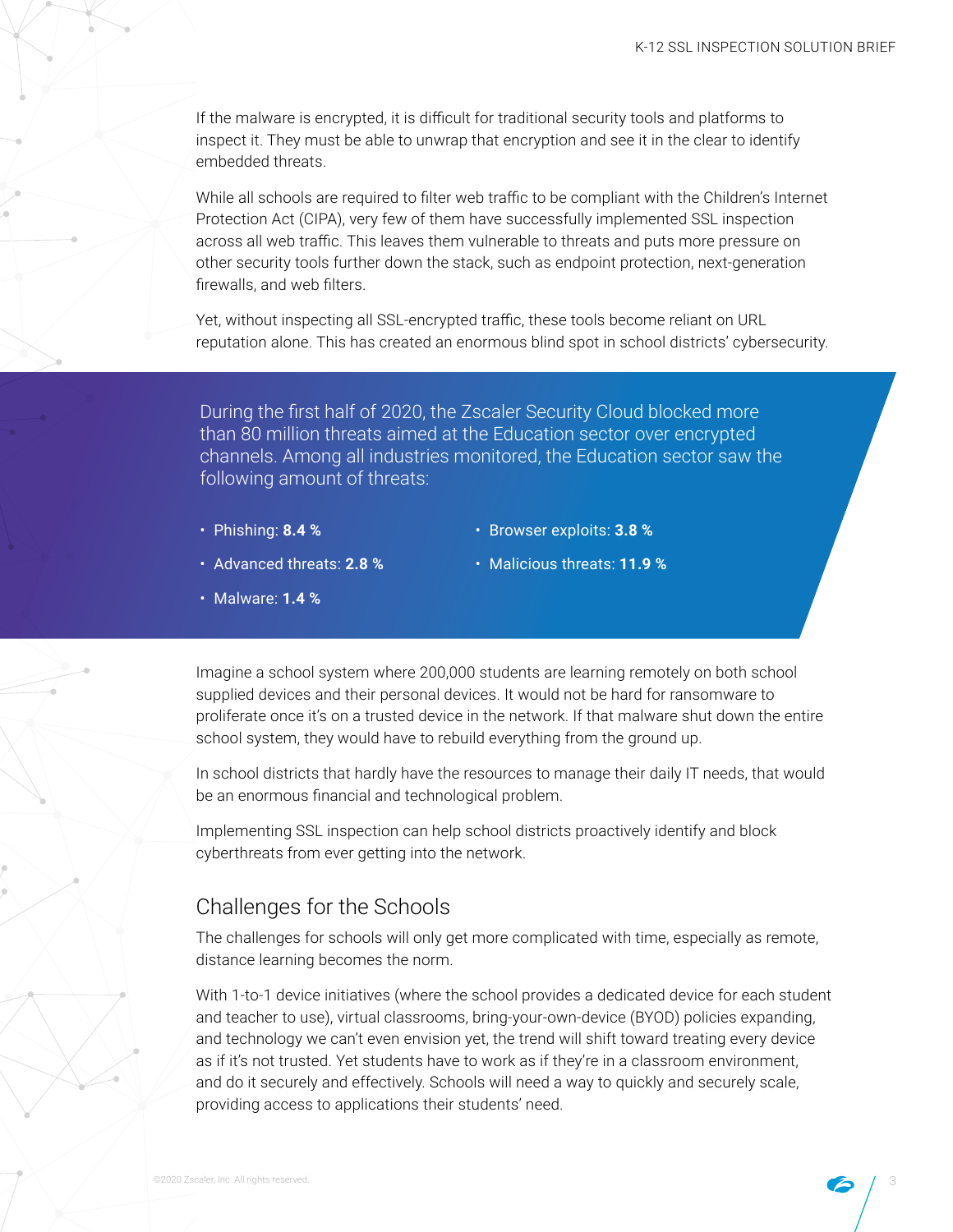**"**Schools in our state rely on technology and digital resources for instruction, testing and school administration, and protecting these resources is critically important to achieve their academic missions**"**

**Chief Information Security Officer** Research and Education Network customer

Again, SSL inspection plays a key role in providing schools and school systems the confidence to give students and teachers access from any device and from any location.

SSL inspection also helps with student physical safety. Online predators, online bullying, talk of self-harm on forums — those communications are often in encrypted format. If you can't see what is in a message, you can't act on it. SSL inspection gives teachers and school officials insight into these messages so they can quickly act on any potential threats.

Most traditional systems run DLP engines, which can be programmed to look for certain signatures, words, and triggers that might help identify a student in danger. But those words or phrases could be misinterpreted as they don't provide the context of an entire conversation or message. SSL inspection gives schools the ability to see the entire message, helping them more accurately identify problematic situations.

## How SSL inspection works

SSL is a protocol for establishing authenticated and encrypted links between networked computers. It works by binding the identities of entities, such as websites and companies, to cryptographic key pairs via digital documents known as X.509 certificates. Each key pair consists of a private key and a public key. The private key is kept secure, and the public key can be widely distributed via a certificate.

The special mathematical relationship between the private and public keys in a pair means that it is possible to use the public key to encrypt a message that can only be decrypted with the private key. Furthermore, the holder of the private key can use it to sign other digital documents (such as webpages), and anyone with the public key can verify this signature.

If a publicly trusted certificate authority, such as SSL.com, signs the SSL certificate, client software, such as web browsers and operating systems, will implicitly trust the certificate.

Via the SSL handshake, the private and public keys can be used with a publicly trusted certificate to negotiate an encrypted and authenticated communication session over the internet, even between two parties that have never met. This simple fact is the foundation of secure web browsing and electronic commerce as it is known today.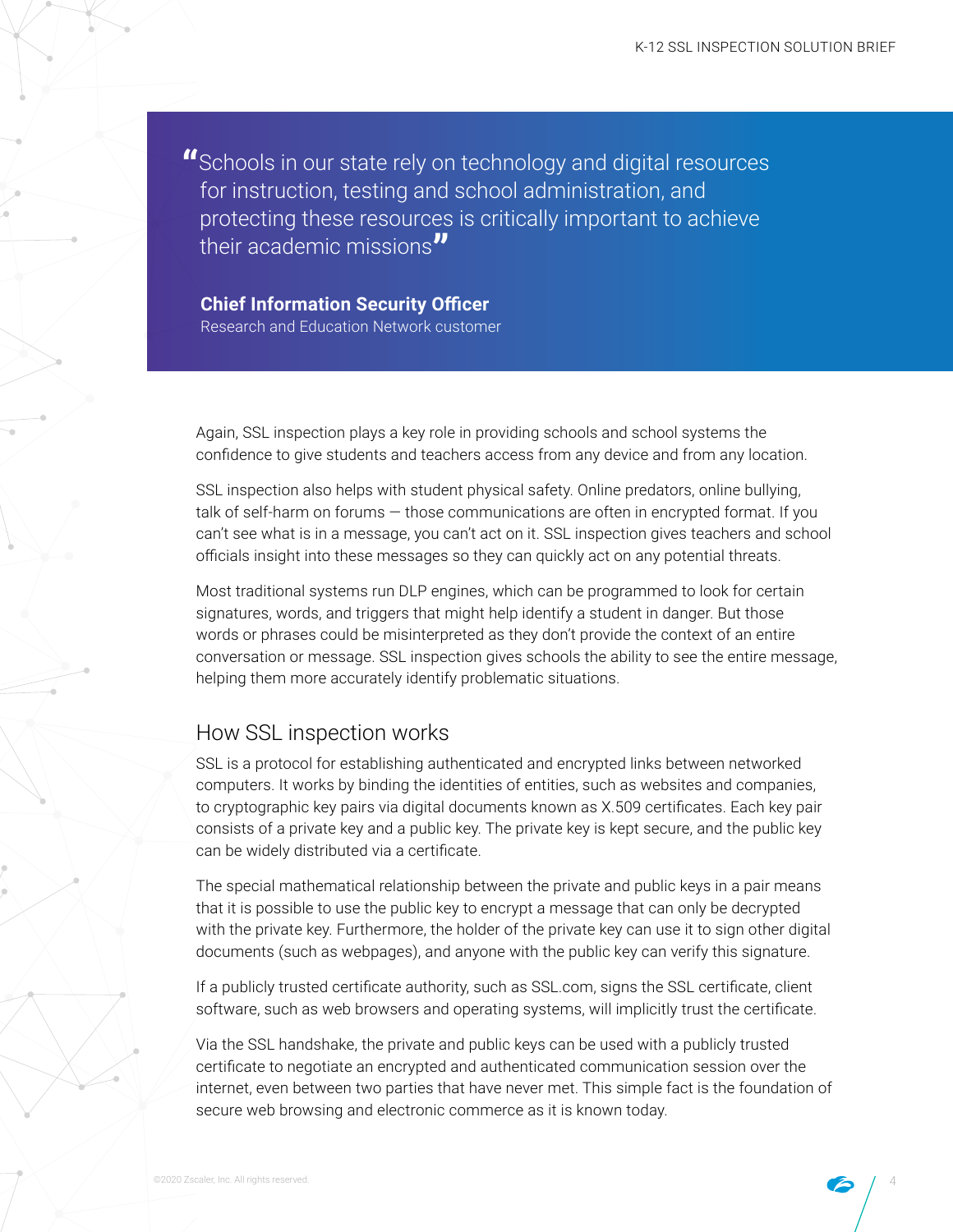

### **Unfortunately, cybercriminals also use SSL encryption to:**

- Hide dangerous content, such as ransomware, viruses, spyware, and other malware.
- Build their own websites.
- Inject malicious content into well-known and trusted SSL-enabled sites.

SSL inspection is used to filter out malicious content. When the connection is made over HTTPS, the inspector intercepts all traffic, decrypts it, and scans it.

## Why aren't school systems implementing SSL inspection?

When a school system has thousands (sometimes of hundreds of thousands) of devices to secure, if feels like a painful process to get SSL deployed because SSL inspection requires a certificate for every workstation and device—a monumental effort in school systems that need thousands (or even hundreds of thousands) of certificates. That's why organizations often skip SSL inspection when using on-premises network security appliances because SSL inspection uses resources on the appliance that degrades its performance. Therefore, users suffer from poor performance and organizations often have to purchase more hardware to throw capacity at the problem.

On top of the standard on-boarding process, each device that accesses the network needs a certificate. Historically that has created an administrative overhead problem, so people just don't do it unless they're reacting to a situation.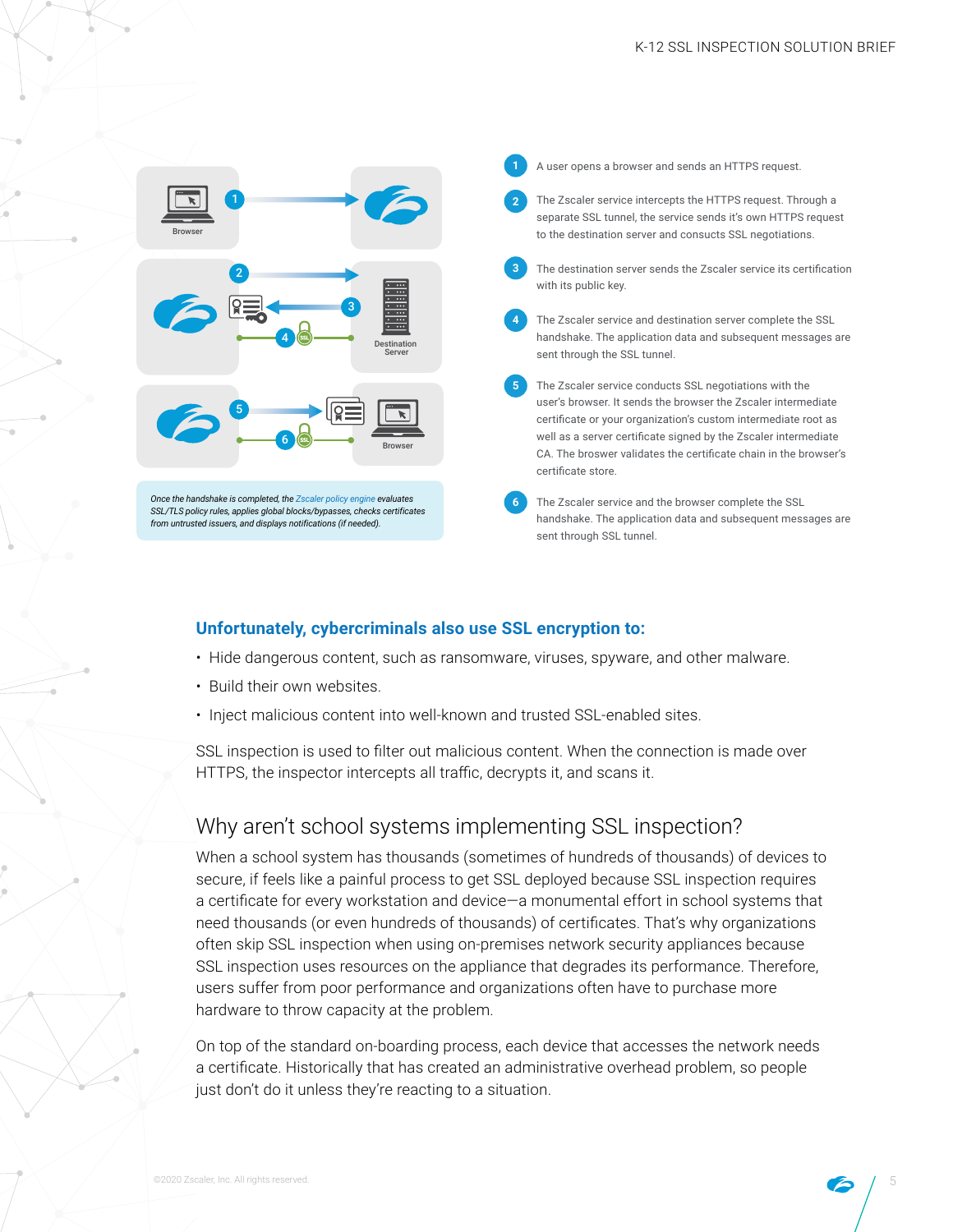For network appliances to effectively deploy SSL inspection, the amount of network resources needed would almost immediately begin to diminish the user experience. Additionally, each computer/client needs an intermediate certificate that, in some cases, must be installed multiple times to accommodate different browser certificate stores.

The critical success factor for implementing a feature, solution, or technology is that the user experience is equal to or otherwise better than before the implementation. Yet, with SSL inspection, this is typically not the case. The optimal approach for schools is to deploy a one-step configuration/agent and have elastic or infinite resources to ensure that the user experience is greater and more secure than it was previously.

Having a multitenant cloud service that can infinitely scale and deliver SSL inspection without any performance hit or added cost to cover all of the school district's internet traffic, whether on or off the network, will close the security gaps that appliance performance limitations leave behind.

For example, one Zscaler public sector customer was trying to implement SSL inspection on its current on-premises next-generation firewalls, and it was seeing a 90-percent reduction in performance on the box when it was turned on. Implementing the Zscaler cloud service eliminated that performance issue without adding costs for the customer.

Delivering a security stack with full SSL visibility will help you find more threats and mitigate risks more effectively. And having unlimited capacity to inspect all your encrypted traffic, even as your bandwidth demands grow, guarantees that your security requirements are future proof.

## How schools can leverage the power of cloud-based security to implement SSL inspection

To get started with pain-free SSL inspection, the school district needs to create a solid SSL policy.

The good news for schools is that getting a solid policy around SSL inspection is a best practice activity of determining what the tool will bypass or inspect.

For example, policies with respect to SSL inspection are inherently intrusive, such as in health care. If the user is going to a health care site, the policy can be set to bypass that conversation. Health care and banking are the two industries where these policies are most commonly implemented.

Several guidelines for creating SSL inspection policies are already in existence, so school districts do not need to start from scratch and can quickly move forward with SSL inspection.